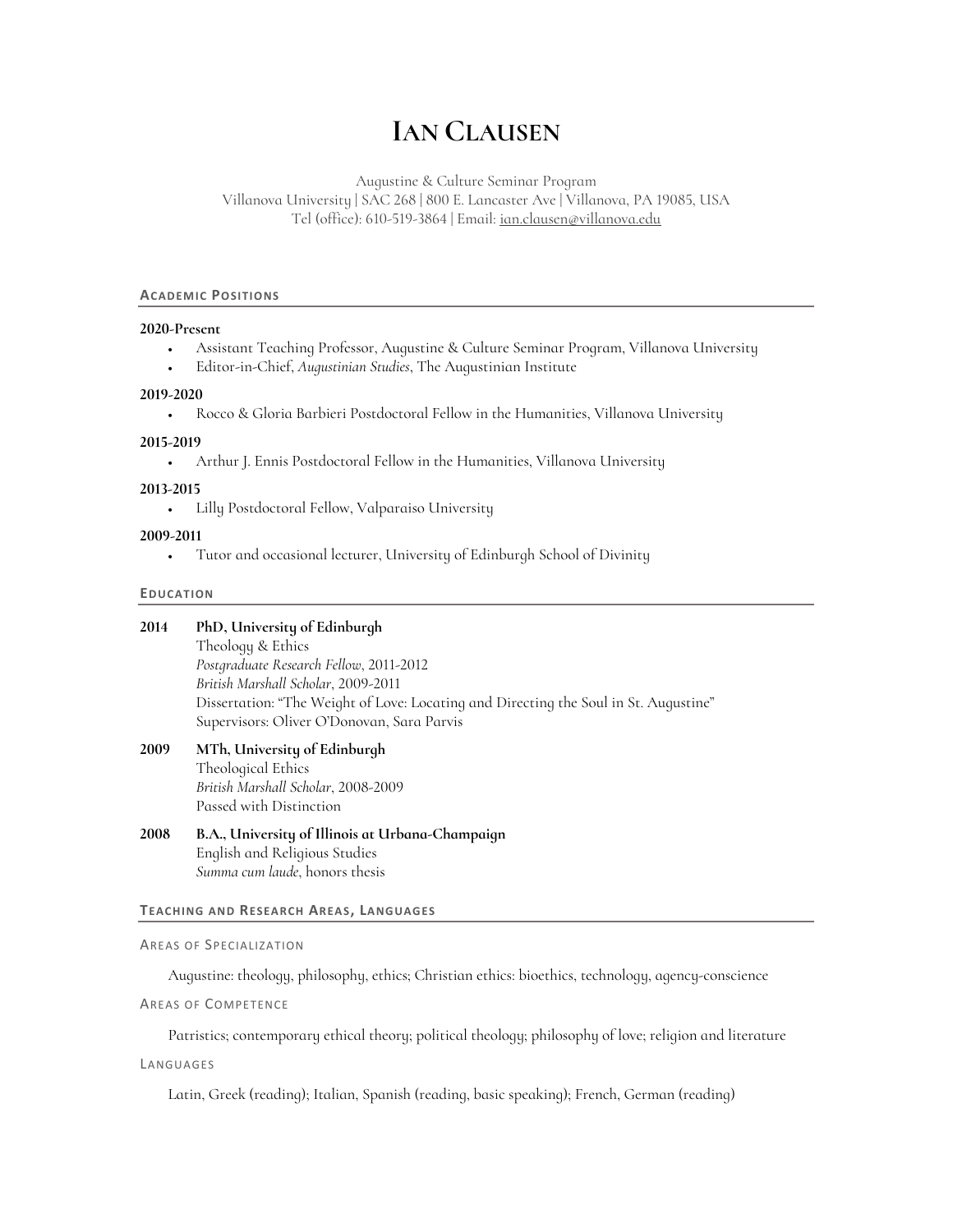## **FELLOWSHIPS, GRANTS, AND AWARDS**

## FELLOWSHIPS / SCHOLARSHIPS (EXTERNAL)

- Christ and Being Human Pedagogy Fellow, Yale School of Divinity, 2020-2022 *Fellowship awarded to nine international teacher-scholars to collaborate on course "Christ and Being Human" with Yale Center for Faith & Culture*
- Rocco & Gloria Barbieri Postdoctoral Fellowship in the Humanities, Villanova University, 2019
- Arthur J. Ennis Postdoctoral Fellowship in the Humanities, Villanova University, 2015
- Lilly Postdoctoral Fellowship, Valparaiso University, 2013
- Postgraduate Research Fellowship, University of Edinburgh, 2011-2012
- British Marshall Scholarship, University of Illinois, 2008-2011 *Scholarship awarded to forty select national undergraduate applicants to study at UK universities*

## GRANTS (EXTERNAL)

- Lilly Fellows Program Small Grant, 2018-2019 *Grant awarded to organize lunch and dinner faculty seminars on topic: "*Caritas *toward* Unitas*: Teaching African American Literature in the Spirit of Augustine – A Faculty Dialogue"*
- NEH Summer Grant Final Applicant for Villanova University, 2016 rejected *Applied (unsuccessfully) for summer research project: "The Place of Conscience, Confession, and the Virtue of Hope: A Theological Inquiry into Recent African-American Literature"*
- Fondation Catholique Ecossaise Grant, Institute Catholique de Paris, 2010

# FELLOWSHIPS / GRANTS / AWARDS (INTERNAL)

- Patricia & Vincent Trosino '62 Fellowship, Villanova University, 2021 *Fellowship awarded for research project: "*In conspectu Dei*: Augustine on Conscience."*
- VERITAS Summer Research Award, Villanova University, 2019 *Award for research project: "Augustine's Legacy of Ordo Amoris (Order of Love)"*
- Faculty Research and Development Grant, Villanova University, 2019 *Grant awarded for travel to Patristics Conference in Oxford*
- Patricia & Vincent Trosino '62 Fellowship, Villanova University, 2017 *Fellowship for research project: "'We live apart': The Ethical Conflict between Hope and Conscience in Richard Wright and Ta-Nehesi Coates"*
- VERITAS Summer Research Award, Villanova University, 2016 *Award for research project: "Reckoning with Reality: An Augustinian Approach to Conscience"*
- Faculty Development Conference Grant, Villanova University, 2016 *Grant awarded to host annual American Weil Society colloquy at Villanova University: "Simone Weil: Grace, Truth, and Justice."*
- VITAL Lilly Conference Travel Grant, Villanova University, 2016
- VITAL Mini-Grant for Teaching Development, Villanova University, 2016 *Grant awarded (with Paul Camacho and Noël Dolan) for summer teaching project: "Hacking Augustine: Practical Resources for Teaching the Confessions in a Digital Age"*
- Faculty Workshop Grant in Catholic Social Teaching, Villanova University, 2016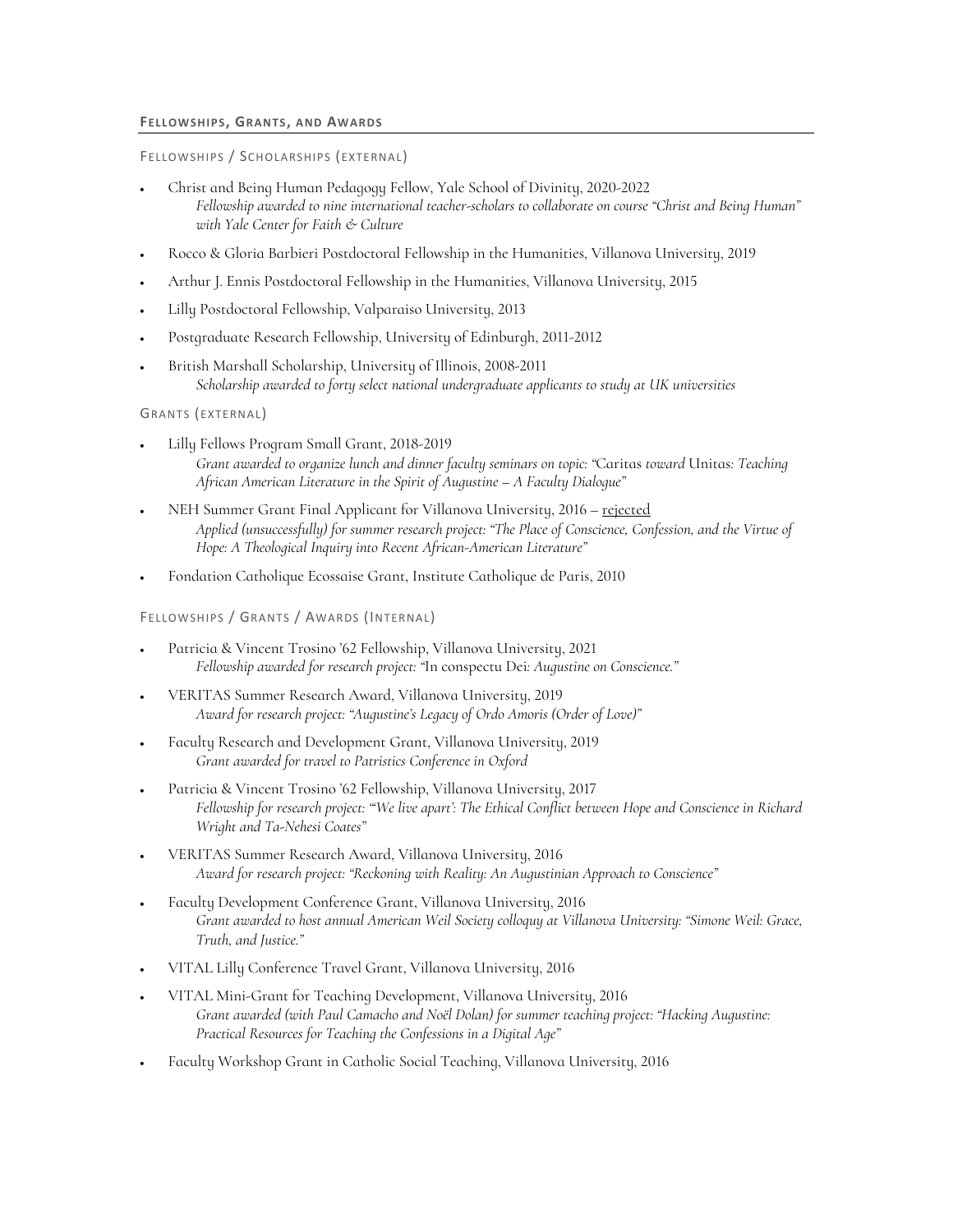## BOOKS

- 1. *On Love, Confession, Surrender, and the Moral Self*, Reading Augustine, ed. Miles Hollingworth (London & New York: Bloomsbury Academic, 2017).
	- Reviews in *Reading Religion*, *Augustinian Studies*, *New Blackfriars*, *Studies in Christian Ethics*, *Heythrop Journal*, *Catholic Library World*

BOOK CHAPTERS

- 5. **"The People of the Body,"** in *Paul Ramsey: The Man, His Thought, and a Groundbreaking Approach to Bioethics*, ed. Bryan Pilkington (forthcoming from Routledge).
- 4. **"***In conspectu Dei***: Augustine's Search for Conscience,"** in *Augustine and Ethics*, ed. Sean Hannan, John Doody and Kim Paffenroth (forthcoming from Rowman & Littlefield/Lexington Books).
- 3. **"Hope and Conscience in Augustine's Order of Love,"** in Ordo Amoris *in Augustine*, ed. Paul Camacho and Ian Clausen, *Patristic Studies* vol. CXVI, ed. Markus Vinzent (Leuven-Paris-Bristol, CT: Peeters, 2021), 37-44.
- 2. **"Seeking the Place of Conscience in Higher Education: An Augustinian View,"** in *Teaching Augustine*, ed. Scott McGinnis and Chris Metress (Basel, Switzerland: MDPI AG, 2015), 49-61. [repeated below]
- 1. **"Popular Culture,"** with Jolyon Mitchell, in *The Oxford Guide to the Historical Reception of Augustine*, Vol. 3, ed. Karla Pollmann and Willimien Otten (Oxford: Oxford University Press, 2013).

## EDITED BOOKS

1. **Ordo Amoris** *in Augustine*, ed. Paul Camacho and Ian Clausen, *Patristic Studies* vol. CXVI, ed. Markus Vinzent (Leuven-Paris-Bristol, CT: Peeters, 2021), xiv-125.

#### PEER-REVIEWED ARTICLES

- 3. **"Seek and Find: Ordering Diligence to Piety in Augustine's** *De Academicis***,"** to be submitted to *Augustinianum*, Summer 2022.
- 2. **"Seeking the Place of Conscience in Higher Education: An Augustinian View,"** *Religions* 6:2 (2015), 286- 298 [repeated above].
- 1. **"Awakening to Life: Augustine's Admonition to (would-be) Philosophers,"** *Radical Orthodoxy: Theology, Philosophy, Politics* 2:2 (2014), 222-243.

## BOOK REVIEWS

- 16. James K.A. Smith, *On the Road with Saint Augustine: A Real-World Spirituality for Restless Hearts* in *Augustiniana* (Spring 2022).
- 15. Richard Sorabji, *Moral Conscience through the Ages: Fifth Century BCE to the Present* in *Augustinian Studies* 49:1 (2018), 170-173.
- 14. Stephan Kampowski, *A Greater Freedom: Biotechnology, Love, and Human Destiny (In Dialogue with Hans Jonas and Jürgen Habermas)* in *Reviews in Religion & Theology*, 24:4 (2017), 724-727.
- 13. Larry Siedentop *Inventing the Individual: The Origins of Western Liberalism* in *Studies in Christian Ethics* 29:3 (2016), 259-362.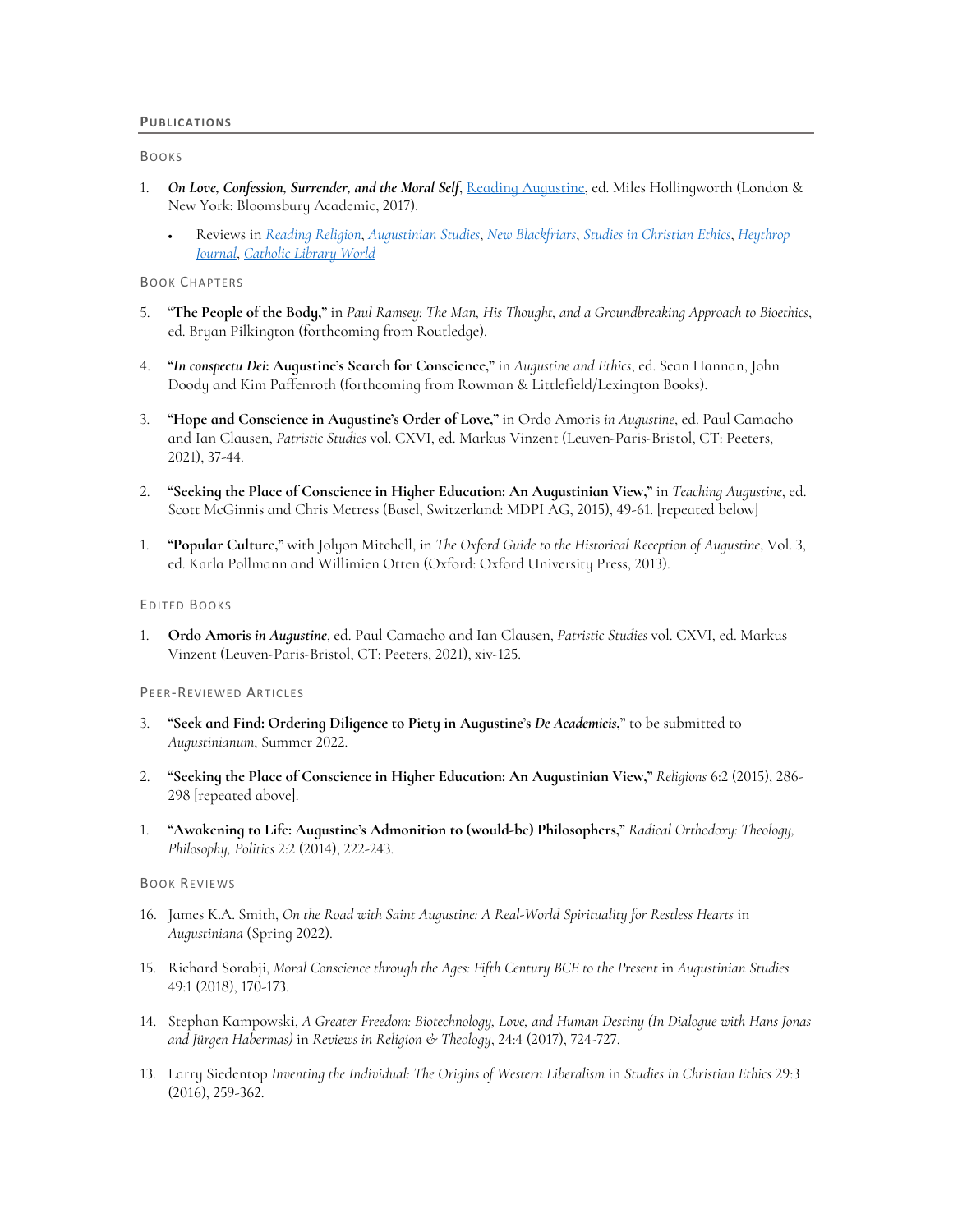- 12. John M. Rist, *Augustine Deformed: Love, Sin, and Freedom in the Western Moral Tradition* in *Augustinian Studies*  47:1 (2016), 108-113.
- 11. Gesa Elspeth Thiessen, *Apostolic and Prophetic: Ecclesiological Perspectives* in *Expository Times* 125:9 (2014), 466-467.
- 10. Stanley Hauerwas, *Approaching the End: Eschatological Reflections on Church, Politics, and Life* in *The Cresset* 77:6 (2014), 55-58.
- 9. Chad Tyler Gerber, *The Spirit of Augustine's Early Thought: Contextualizing Augustine's Pneumatology* in *Augustinian Studies* 45:1 (2014), 98-102.
- 8. Ryan N.S. Topping, *Happiness and Wisdom: Augustine's Early Theology of Education* in [*Augustinian Studies* 45:1 (2014), 171-175.
- 7. Aristotle Papanikolaou and George E Demacopoulos, eds., *Orthodox Readings of Augustine* in *Scottish Bulletin of Evangelical Theology* 30:1 (2012), 94-95.
- 6. Lydia Schumacher, *Divine Illumination: The History and Future of Augustine's Theory of Knowledge* in *Augustinian Studies* 42:2 (2011), 302-306.
- 5. Peter King, ed. and tr., *On the Free Choice of the Will, On Grace and Free Choice, and Other Writings* in *Augustinian Studies* 42:1 (2011), 123-125.
- 4. James Wetzel, *Augustine: A Guide for the Perplexed* in *The Expository Times* 122:6 (2011), 305-306.
- 3. Christopher Rowland and Jonathan Roberts. *The Bible for Sinners: Interpretation for the Present Time* in *Scottish Bulletin of Evangelical Theology* 28:2 (2010), 244.
- 2. Luigi Gioia, O.S.B., *The Theological Epistemology of Augustine's 'De Trinitate'* in *Scottish Bulletin of Evangelical Theology* 28:1 (2010), 100-2.
- 1. Bruce Ellis Benson and Peter Goodwin Heltzel, eds., *Evangelicals and Empire: Christian Alternatives to the Political Status Quo* in *Scottish Bulletin of Evangelical Theology* 27:1 (2009), 217-218.

ONLINE PUBLICATIONS

The Augustine Blog, ed. Paul Camacho and Ian Clausen (w/ New City Press)

"Will and Willing," *Sapientia* (forthcoming 2022), Carl F.H. Henry Center for Theological Education

"Love or Nothing? Locating the Question of Modern Belief," *Ethics in Brief* 19:6 (Summer 2014), Kirby Laing Institute for Christian Ethics (now Kirby Laing Centre)

## **CONFERENCE ACTIVITIES**

INVITED LECTURES

- 3. "Hope in the Way of Conscience: On Reading Ta-Nehesi Coates' *Between the World and Me*," Rocco & Gloria Barbieri Annual Lecture, Villanova University (Apr 5, 2017)
- 2. "Conscience on the Way to Hope: An Augustinian Approach," Faith, Hope, and Love as Virtues in the Theological Tradition, University of Essex (Nov 2017)
- 1. "Conscience in the Augustinian Moral Tradition," Catholic Social Teaching Faculty Development Workshop, Villanova University (Nov 3, 2016); video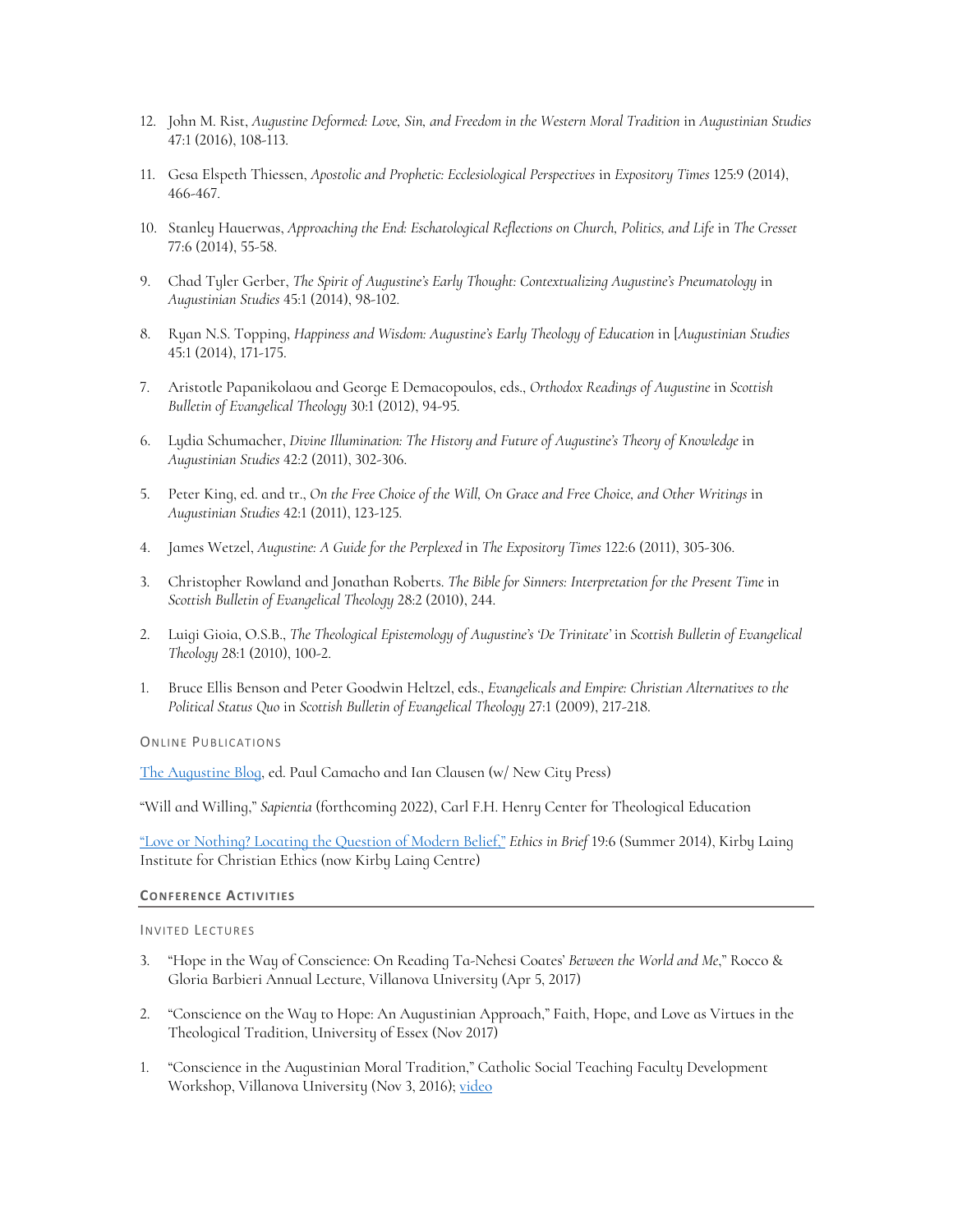#### CONFERENCE PAPERS – SCHOLARSHIP

- 21. "Augustinian Meditations on Anna J. Cooper," Augustine: Frontiers of Pluralism, Panel: Black Natural Law, Villanova University (Jul 2022)
- 20. "We Need a Word: Moral Teachers and the Crisis of Late-Modern Communication," Institute for Biblical Research (IBR) in conjunction with SBL and AAR (Nov 2019)
- 19. "Conscience and Hope in the Order of Love," Oxford Patristics Conference, University of Oxford (Aug 2019)
- 18. "Beyond Cicero's Pious Faithfulness: Augustinian Conscience between Duty and Confession," Patristics, Medieval and Renaissance Conference, Panel: "Augustine on the Formation of the Socially Conscious Agent" w/ Petra Turner, Villanova University (2017)
- 17. "Becoming Spiritual: Action and Knowledge in Augustine's Early Works," Patristics, Medieval and Renaissance Conference, Panel: "Augustine on the Common Good of Creation" w/ Paul Camacho and Joshua Nunziato, Villanova University (2016)
- 16. "'Love is a Matter of Conscience': Kierkegaard as a Moment in the Decline of Augustinian Love," Kierkegaard, Augustine, and the Catholic Intellectual Tradition, Villanova University (2016).
- 15. "Hope vs. Enlightenment: Weil, Coates, and the Sin of Despair," American Weil Society Annual Colloquy, New Orleans (2016)
- 14. "In Defense of Moral Teachings: Engaging Phillip Kitcher's Account of How Ethics Develops," AAR Mid-Atlantic Regional Conference, New Brunswick, NJ (2016)
- 13. "Religion's Place: Weil's World-Affirming Philosophy as an Antidote to Worldliness," American Weil Society Annual Colloquy, Cambridge, MA (2015)
- 12. "Waking Conscience: Augustine's Approach to Moral Education," Teaching the Christian Intellectual Tradition: Augustine Across the Curriculum, Samford University (2014)
- 11. "Locating and Confessing the Self: A Reading of Augustine's *Cogito*," Theology Department Colloquium, Valparaiso University (2014)
- 10. "Desire, Transcendence, and the Virtual Self," Ecclesia and Ethics Conference Webinar (2014)
- 9. "*Where are you?* (Gen. 3:9): Augustine on the Fall, Self-Deception, and the Renewal of Moral Agency," KLICE Research Seminar, University of Cambridge (2012)
- 8. "Self-Assertion or Self-Deception: Interpreting Gen. 3 and the Fall with Augustine," Society for the Study of Christian Ethics, University of Cambridge (2012)
- 7. "Awakening to Life: The Early Augustine's Admonition to (would-be) Philosophers," What is Life? Theology, Science, and Philosophy, Kraków (2012)
- 6. "Admonition to would-be Philosophers: Augustine on Awakening Desire," Theology and Ethics Research Seminar, University of Edinburgh (2012)
- 5. "'Words Have Become Cheap': How Manichaeism Shaped the Contours of Augustine's Thinking about Words and the Word of God," Society for the Study of Theology, York University (2011)
- 4. "Creaturely Knowing in the Early Augustine," Postgraduate Conference in Theology, Ethics, and Religious Studies, University of Edinburgh (2009)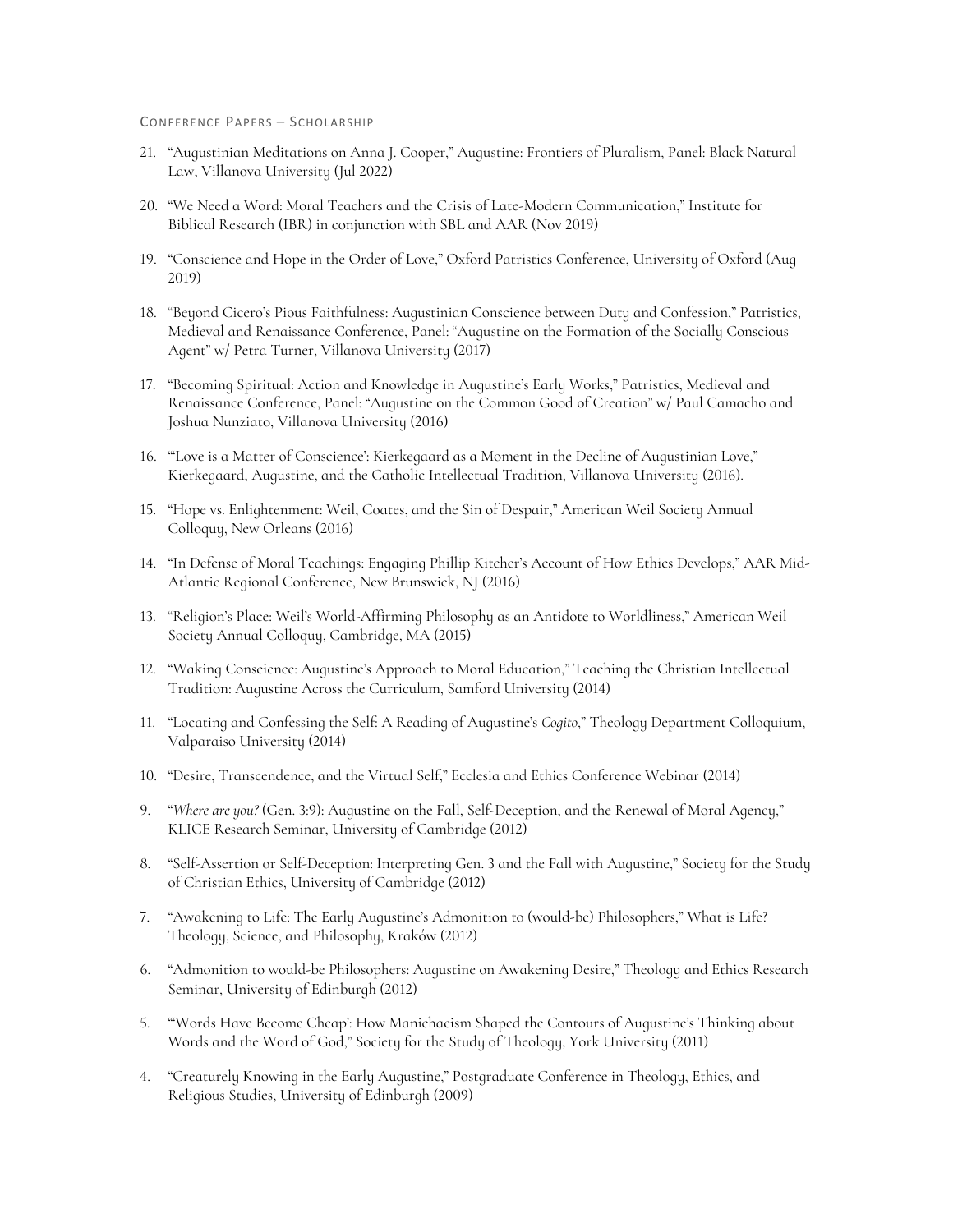- 3. "Grant, Taylor, and the Principle of Technological Advance: Theological Queries," Interdisciplinary Graduate Conference, University of Cambridge (2009); Moving Forward Postgraduate Conference, University of Aberdeen (2009)
- 2. "The Soul and the Self in St. Augustine's *De anima et eius origine*," Society for the Study of Christian Ethics forum, University of Edinburgh (2009)
- 1. "Jonathan Edwards and the Canon of American Literature," Religious Studies Undergraduate Symposium, University of Illinois (2008)

CONFERENCE PAPERS – TEACHING

- 2. "Hacking the Core: Developing and Using an App Book," w/ Paul Camacho and Noël Falco Dolan, Blended Learning in the Liberal Arts Conference, Bryn Mawr College (2019)
- 1. "Hacking Augustine: Teaching Confessions in a Digital Age," w/ Marylu Hill and Noël Falco Dolan, The Association of Core Texts and Courses 24th Annual Conference, Framingham, MA (2018); w/ Paul Camacho and Noël Falco Dolan, Innovations and Best Practices for Sustaining Gen Ed., Association for General and Liberal Studies Conference, Memphis (2017)

# INVITED RESPONSES

- 3. Response to Jeremy Wilkins, "Theology in its New Social Context," Ethics for Lunch, Villanova University (2019)
- 2. Response to Jonathan Yates, "*Vt non simus homines*: Augustine's Exhortation against Lying in his *Sermones ad Populum*," Ethics for Lunch, Villanova University (2018)
- 1. Response to Thomas Hibbs, Exiles from Eden Conference, Valparaiso University (2014)

## CONVENED PANELS

- 3. "The Vagaries of Heart-Sight: A Conversation After Augustine," co-convened w/ Paul Camacho, Patristics, Medieval and Renaissance Conference (2021)
	- *Panelists*: Ian Clausen, Erika Kidd, Paul Camacho, Veronica Roberts Ogle
- 2. "Review Panel of Oliver O'Donovan's Trilogy *Ethics as Theology*," co-convened w/ Matthew Arbo and Heath Thomas, Tyndale House Scripture Collective: Scripture and Hermeneutics Seminar, IBR (SBL/AAR), San Diego (2019)
	- *Panelists*: Ian Clausen, Kristen Deede Johnson, Amber Bowen, Craig Bartholomew
- 1. "*Ordo Amoris* in Augustine," co-convened with Paul Camacho, Oxford Patristics Conference, University of Oxford (2019)
	- *Panelists*: Ian Clausen, Carol Harrison, Hubertus Drobner, Allan Fitzgerald, Peter Busch, Renée Köhler-Ryan, Erika Kidd, Michelle Falcetano, Sarah Stewart-Kroeker, Terence Sweeney, Veronica Roberts Ogle

# **CONFERENCE ACTIVITIES**

VILLANOVA UNIVERSITY

- 2021 Christ and Being Human, Theology Upper-Level Seminar, 1 section
- 2021 Augustine & Culture Seminar Program: Ancients, 1 section\*
- 2021 Love, Justice, and Social Rootedness, Graduate Liberal Studies, 1 section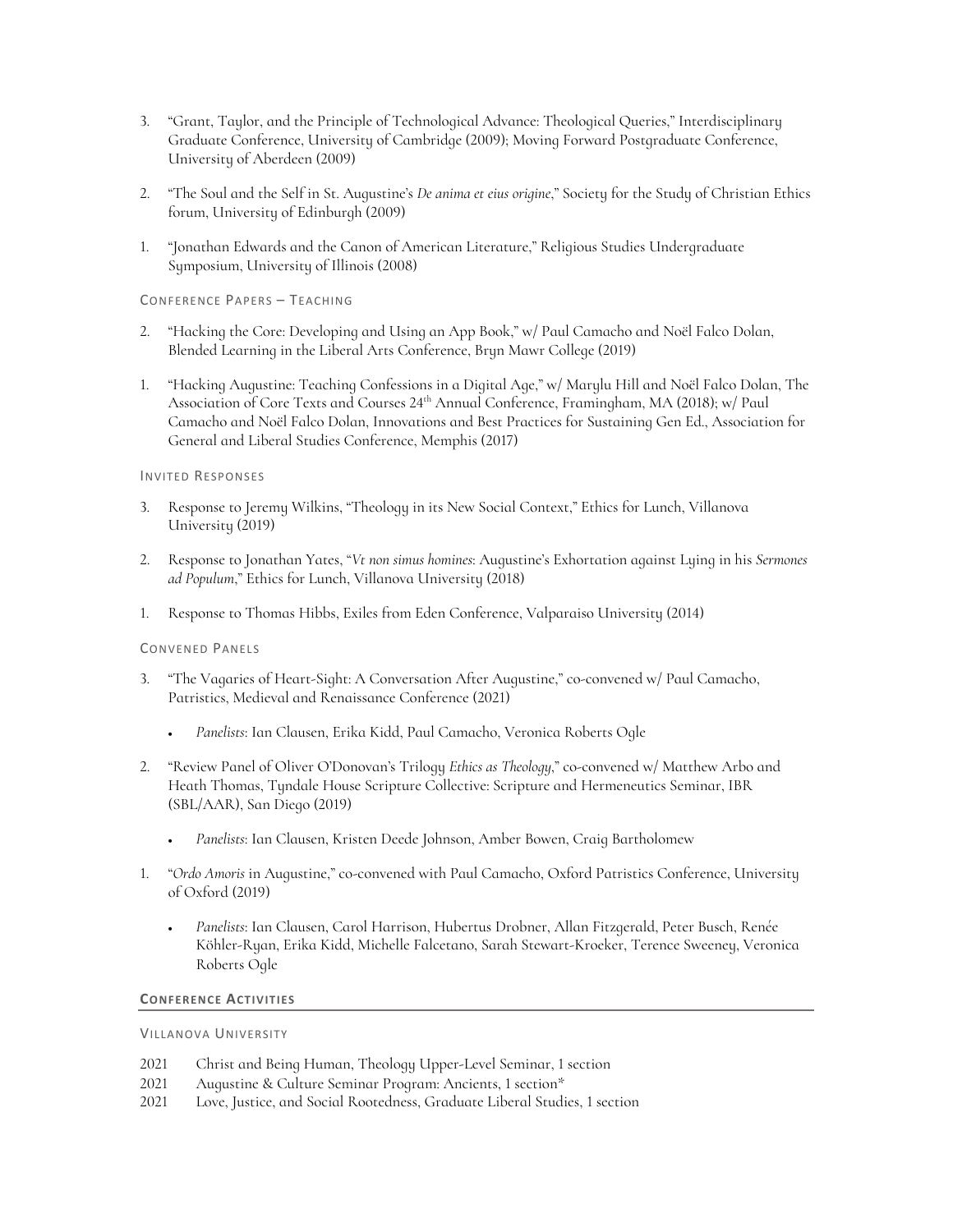- Augustine & Culture Seminar Program: Moderns, 1 section\*
- Augustine & Culture Seminar Program: Ancients, 1 section\*
- Augustine and the Augustinian Tradition, Theology PhD Seminar, 1 section
- 2019 Augustine & Culture Seminar Program: Ancients, 2 sections\*
- Augustine & Culture Seminar Program: Moderns, 3 sections\*
- Augustine & Culture Seminar Program: Moderns, 3 sections\*
- The Good Life: Ethics and Contemporary Moral Problems, 1 section
- Augustine & Culture Seminar Program: Ancients, 2 sections\*
- Self & Society in a Technological Age, Graduate Liberal Studies, 1 section
- Augustine & Culture Seminar Program: Moderns, 2 sections\*
- The Good Life: Ethics and Contemporary Moral Problems, 1 section
- Augustine & Culture Seminar Program: Ancients, 2 sections\*
- Augustine & Culture Seminar Program: Moderns, 3 sections\*
- Augustine & Culture Seminar Program: Ancients, 3 sections\*

\*Indicates *Communitas* section (formerly *Learning Community*)

## VALPARAISO UNIVERSITY

- Religion, Secularism, and Modernity (w/ Slavica Jakelić), honors\*
- Christian Tradition: Ethics as Theology, honors survey course
- Christian Tradition: The Human Condition, honors survey course
- Perspectives on War, honors seminar
- The Concept of Love in Christianity, freshman writing seminar
- Christian Tradition: The Pursuit of Wisdom, general survey course
- Modern Technology and the Life of Faith, honors seminar

\*Syllabus featured on the Interfaith Youth Core website

#### UNIVERSITY OF EDINBURGH

- Augustine's Ethics (w/ Oliver O'Donovan), upper-level seminar
- Christian Ethics: Sources, tutor, part-time lecturer, survey course
- Augustine's Ethics (w/ Oliver O'Donovan), upper-level seminar
- Christian Ethics: Sources, tutor, part-time lecturer, survey course
- God in Philosophy: Plato to Hume, tutor, survey course

## **PROFESSIONAL AND COMMUNITY ACTIVITIES**

## EDITORIAL EXPERIENCE

- 2022- Editor (w/ Paul Camacho, New City Press) of The Augustine Blog
- 2019- Editor-in-chief of *Augustinian Studies*
- 2019- External reviewer, *Political Theology*
- 2018- External reviewer, *International Journal of Systematic Theology*
- 2018-19 External reviewer, *Augustinian Studies*

## CONFERENCE CONVENER

# "**Simone Weil: Grace, Truth, and Justice**" at Villanova University (Apr 21-22)

- 37<sup>th</sup> Annual American Weil Society Colloquy
- Co-convened with Mark Shiffman; funded by Faculty Development Grant; co-sponsored by Villanova's Humanities Department, Honors College, Chair in Augustinian Studies, Center for Peace and Justice, Augustine & Culture Seminar Program, Ethics Program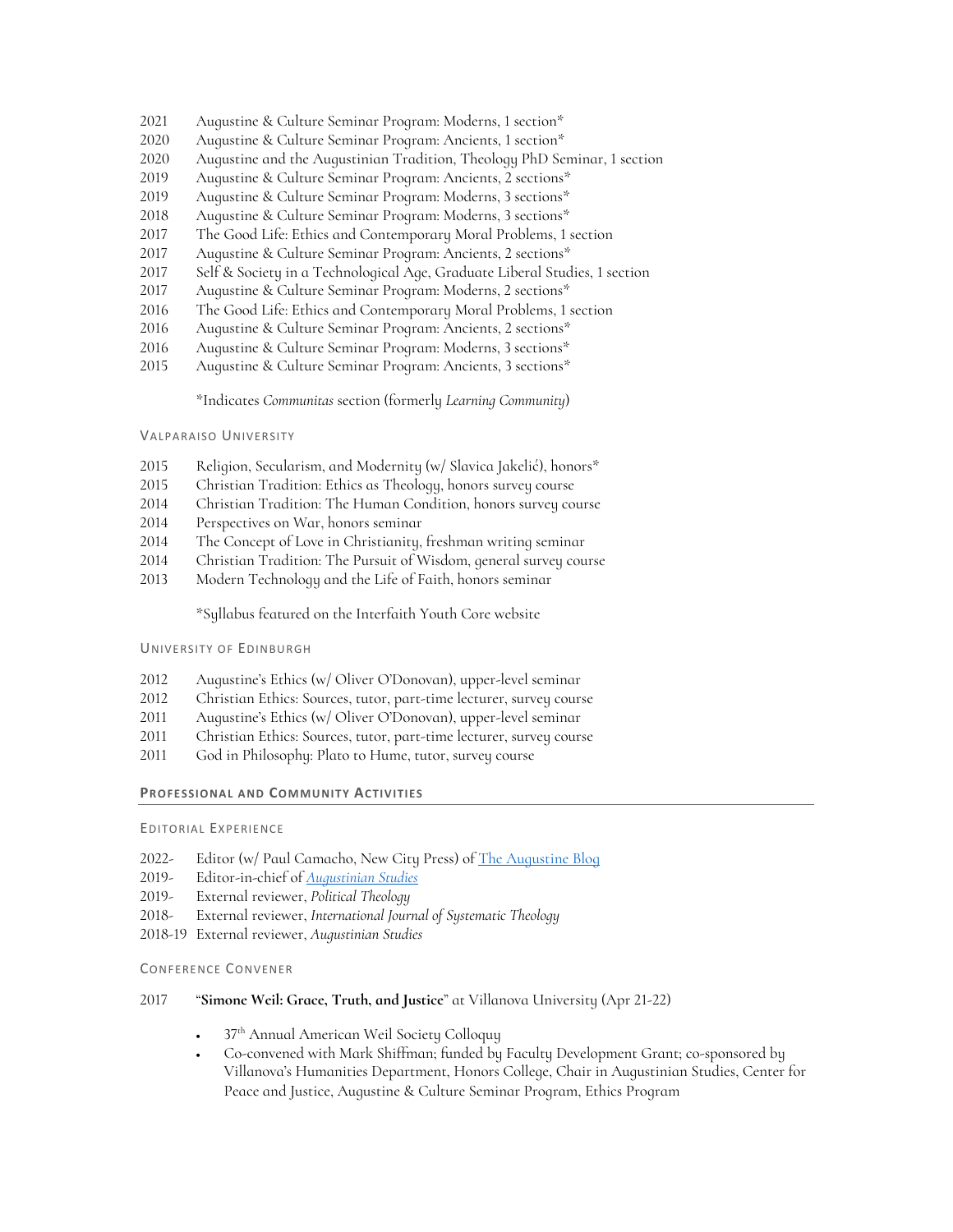# 2011 "**Theologians and the Church**" at University of Edinburgh (Dec 11-12)

- Inaugural Postgraduate Conference of the Society for the Study of Theology
- Co-convened with Jason Wardley; co-sponsored by the Society for the Study of Theology, The Trinity Forum UK, University of Edinburgh School of Divinity

# 2010 "**Postgraduate Conference for Theology, Ethics, and Religious Studies**" at University of Edinburgh

• Co-convened with Peter Comensoli; interdisciplinary conference for postgraduate students.

## EVENT COORDINATOR

- 2022 ACSP Annual St. Augustine Lecture: Title TBD, Roosevelt Montás
- 2018 ACSP Annual St. Augustine Lecture: "Why Confess? Understanding the Inner and Outer World of Augustine's *Confessions*" by Matthew Puffer (Nov 7)
- 2017 ACSP Annual St. Augustine Lecture: "Who Augustine Says We Are" by Ellen Charry (Nov 1)
- 2016 ACSP Annual St. Augustine Lecture: "Language and Augustine's *Confessions*" by Catherine Conybeare (Oct 27)

## STUDENT AND FACULTY DEVELOPMENT PROJECTS

- 2018 "*Caritas* toward *Unitas*: Teaching African American Literature in the Spirit of Augustine A Faculty Dialogue" at Villanova University
	- Funded by Lilly Fellows Program Small Grant (\$3K); co-convener and principal grant writer with Marylu Hill and Melanie Webb
	- Collaborators: Associate Dean Crystal Lucky, ACSP Diversity and Inclusion Committee
- 2018 "Giving Birth in Beauty: Educating Love in Plato and Augustine" w/ Ms. Karen McGuire
	- Faculty mentor, ACSP Summer Undergraduate Research Grant
- 2017 "The Problem of Home in the Work of Toni Morrison" w/ Ms. Emilia Scalaro
	- Faculty mentor, ACSP Summer Undergraduate Research Grant
- 2016-17 "Hacking Augustine: Practical Resources for Teaching *Confessions* in a Digital Age" w/ Noël Dolan and Paul Camacho, Villanova University
	- Funded by Villanova Institute for Teaching and Learning (VITAL)
	- Instructional resources for faculty

## SEMINAR LECTURER, LEADER, MENTOR

- 2018 "The Problem of Love: Is a Selfless Love Possible?" (5 seminars) *The Collegium Institute*
- 2017- Faith and Learning Scholars Program, *Faculty Mentor, Villanova University*
- 2017 "St. Augustine's Confessions" (5 seminars) *The Collegium Institute*
- 2016 "Augustine's *Confessions*" (10 seminars) *St. George's Episcopal Church*
- 2016 ACS Summer Faculty Development Seminar, *co-leader, Villanova University*
- 2016 "Teaching with the Confessions App Book: A Practical Workshop" *Villanova University*
- 2016 New Faculty Seminar, *Panel Member, New Faculty Orientation, Villanova University*
- 2015- *Communitas* Instructor (Leadership, Healthy Living, Faith & Reason), *Villanova University*
- 2015 "Temptation in the Academy" *Presenter, Lilly Fellows Program Colloquium*
- 2015 "The Search for Home: Love in Augustine's Confessions" *Guest Lecturer, Valparaiso University*